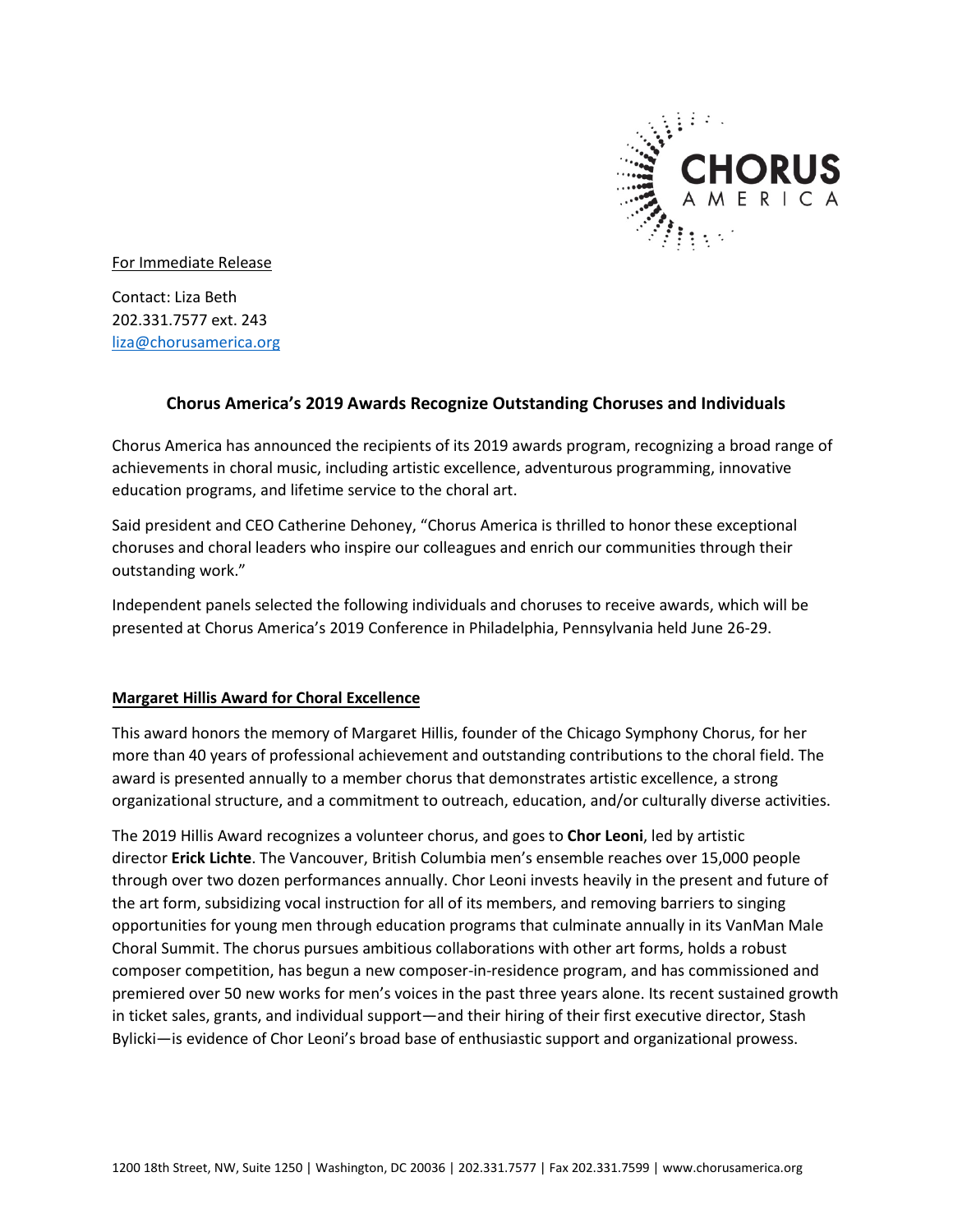#### **Chorus America Distinguished Service Award**

The Chorus America Distinguished Service Award recognizes a member whose long-term service to the choral field significantly furthers Chorus America's mission "to empower singing ensembles to create vibrant communities and effect meaningful change."

Former Chorus America board member **Alan Harler** is the 2019 recipient of the Distinguished Service Award. Harler served as artistic director of the Mendelssohn Club of Philadelphia for 27 years, leading the organization's transition to a community board and its first full-time executive director, creating a conducting apprenticeship program, and propelling the ensemble to new levels of artistic ambition. Among 58 commissions during his tenure, the Mendelssohn Club premiered several landmark works for chorus, including David Lang's *battle hymns* and Julia Wolfe's Pulitzer Prize-winning *Anthracite Fields*. Celebrating perspectives that are often under-represented or overlooked in the choral canon was a hallmark of Harler's programming. As director of choral activities of Temple University and the architect of its graduate choral conducting program, Harler trained and mentored over 100 conductors who continue to shape the choral community.

## **Michael Korn Founders Award for Development of the Professional Choral Art**

Named after one of the founders of Chorus America, this award was established in 1978 to honor an individual with a lifetime of significant contributions to the professional choral art.

**Brad Wells** is the 2019 recipient of the Korn Founders Award. He is the founder and director of Roomful of Teeth, a Grammy-winning eight-voice ensemble that reimagines the expressive potential of the human voice. Wells brings in master teachers and performers from a vast range of singing traditions that include yodeling, Tuvan and Inuit methods of throat singing, Korean P'ansori, Sardinian cantu a tenore, Hindustani music, and Death Metal singing—among others—to continually expand the musical vocabulary of Roomful of Teeth's daring singers. Most of the music that the ensemble performs is written specifically for them through intensive collaboration with leading composers in new music, including the Pulitzer Prize-winning *Partita for 8 Voices* by member Caroline Shaw. As director of the vocal program at Williams College, Wells teaches courses in conducting and voice science, and has published articles on the physiology and acoustics of non-classical vocal styles. Through his life's work, Wells is breaking down preconceptions about classical music ensemble singers, and his unconventional approach to the creative process is a new model for the choral world.

## **Louis Botto Award for Innovative Action and Entrepreneurial Zeal**

The **Louis Botto Award for Innovative Action and Entrepreneurial Zeal** was established in memory of Louis Botto for his artistry, selfless service to the choral art, and entrepreneurial spirit in founding the men's vocal ensemble Chanticleer. The award is given periodically to a mid-career choral leader who, through his or her work with a member ensemble of Chorus America, has demonstrated innovative action and entrepreneurial zeal in developing a professional or professional-core choral ensemble.

**Katherine FitzGibbon** is the 2019 recipient of the Botto Award. As founder and artistic director of Resonance Ensemble in Portland, Oregon, Fitzgibbon has captained a bold organizational shift—from its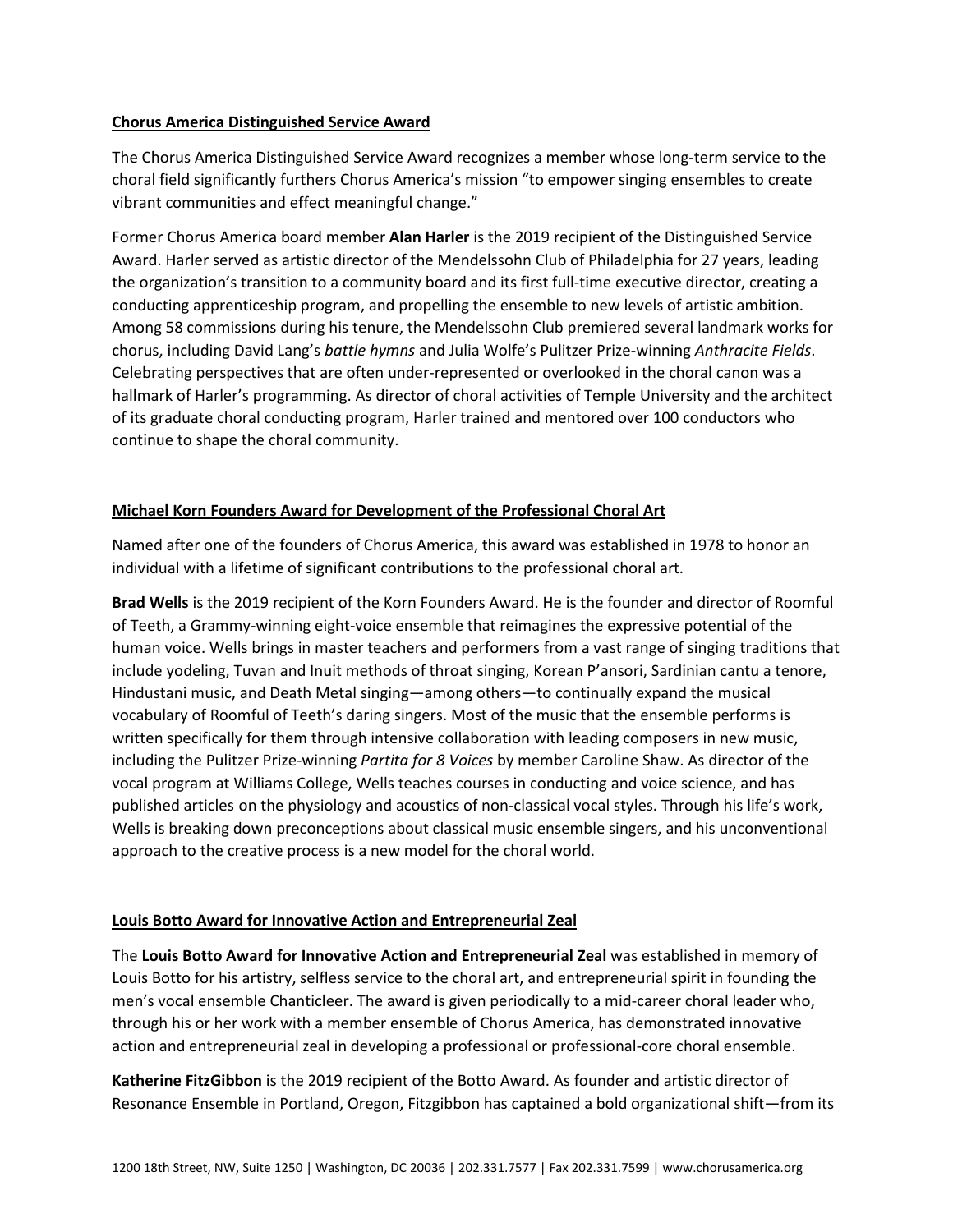original mission exploring links between music, art, poetry, and theatre, to a new focus exclusively on presenting concerts that promote meaningful social change. Resonance has intentionally diversified the demographics of their board of directors, and engaged a poet-in-residence whose work highlights intersections of marginalized people. FitzGibbon invites community partners into the long-term planning process for each concert, and seeks out venues in Portland's diverse and under-represented neighborhoods. Under her vision, the organization's budget has grown almost tenfold since its inception a decade ago, and FitzGibbon has consistently prioritized paying her singers a competitive wage.

## **Dale Warland Singers Commission Award**

Chorus America and the **American Composers Forum** partner to present this award in honor of Dale Warland's lifelong commitment to new music as embodied through his work with the Dale Warland Singers. The award is made possible by the Dale Warland Singers Fund for New Choral Music, a permanently restricted endowment fund established in 2004.

**Lorelei Ensemble**, a fully professional women's ensemble led by artistic director **Beth Willer**, is the 2019 recipient of the Dale Warland Singers Commission Award. Lorelei will partner with composer Jessica Meyer to bring to life *I long and seek after*, a 12-minute multi-movement work setting words from the ancient Greek lyric poet Sappho, translated to English by Ann Carson. With poetry written by a woman, composed by a woman, and sung by women, the commission will examine female identity; grapple with themes of love and lust, relationships, and mortality; and consider the unique potential for women in the 21st century to revolutionize definitions of power and humanness. After the October 2019 premiere, Lorelei will bring the work to additional locations as part of its touring program over the next two years.

## **Brazeal Wayne Dennard Award**

The Brazeal Wayne Dennard Award honors the life and achievements of educator, conductor, and arranger Brazeal Dennard by recognizing individuals or organizations whose work builds upon his commitment to diversity, inclusiveness, and furthering African-American and other diverse choral traditions through performance, research, or the creation of new compositions of significance.

The 2019 Brazeal Wayne Dennard Award goes to **Singing City**, under the artistic direction of **Jeffrey Brillhart**. Founded in Philadelphia as an integrated chorus in 1948, and engaged in civil rights movements since the 1950s, social justice work and bringing together people of diverse backgrounds to make music has always been central to the mission of the organization. Singing City's long history of outreach through U.S. and international touring has connected the chorus to parts of the world that have experienced strife, including the Middle East, the Soviet Union, Cuba, and South Africa. Closer to home, the ensemble has forged partnerships across Philadelphia's arts diverse arts community, aiding Singing City's efforts in commissioning socially relevant works from local composers and providing free choral programs for underprivileged youth in grades 3-12.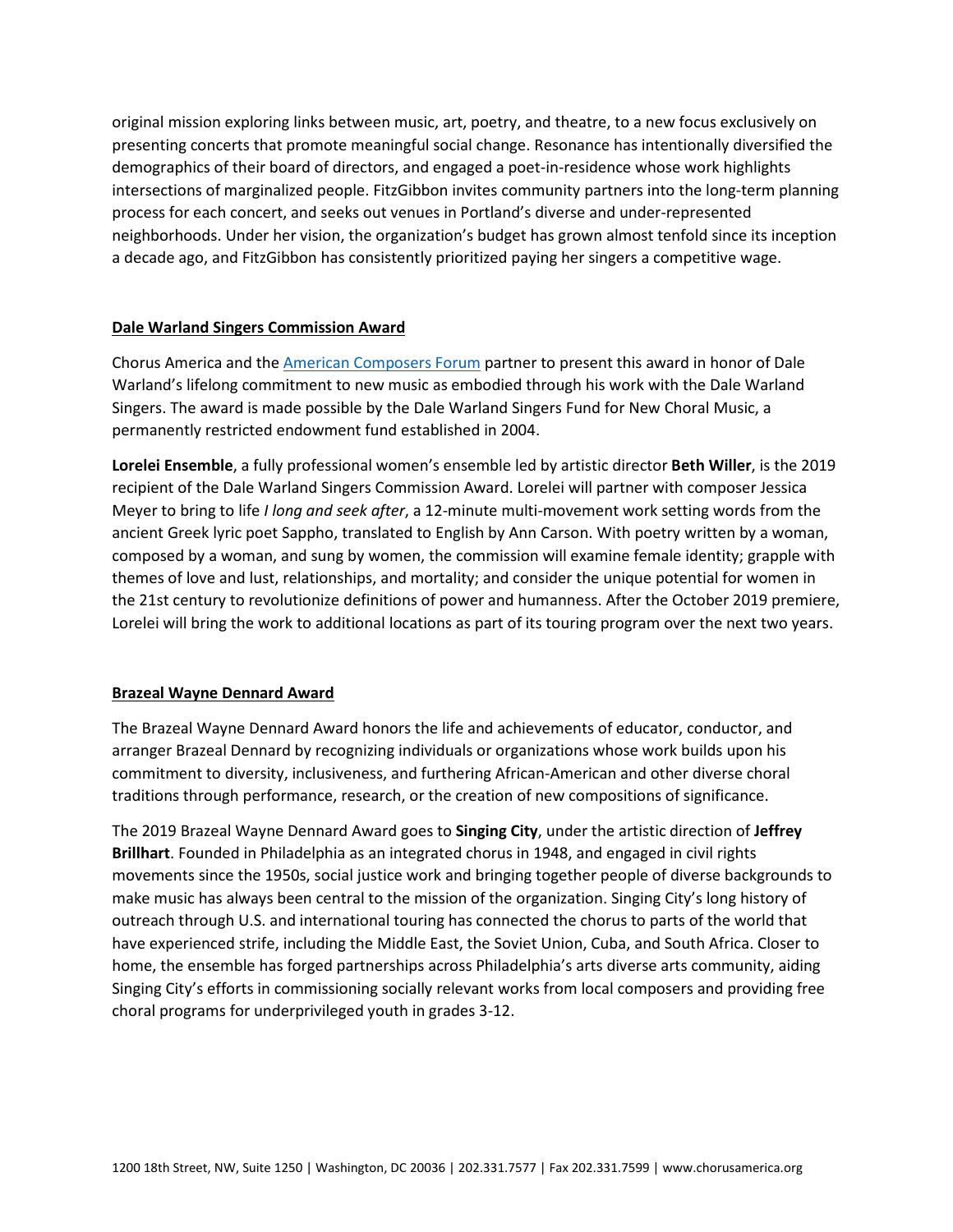#### **Chorus America Education and Community Engagement Award**

This award recognizes education and community engagement programs that expand a chorus's role in its community. Successful programs demonstrate mission-based program development, viable music education, effective management and fiscal integrity, a commitment to artistic excellence, and collaborations that are sustainable, beneficial, and meaningful for all partners.

The 2019 Education and Community Engagement Award honors the best emerging program less than four years in operation, and goes to **VocalEssence** for their new youth choral program, Singers Of This Age (VESOTA). Developed in consultation with leading youth choruses from around the country, VESOTA was created to give high school students an immersive choral experience that celebrates and reflects the diversity of the Twin Cities, and engages students beyond the Western European choral model. No student who wants to be considered is turned away, and all aspects of the program are free, including transportation and meals. Rehearsals include work with guest artists representing a wide range of cultural backgrounds and genres, community-building activities, and student involvement in the creative process. Program evaluations have found that participants have gained confidence, found a sense of belonging, and realized the power of music to bring people together.

#### **Chorus America/ASCAP Awards for Adventurous Programming and Alice Parker Award**

The **Chorus America/ASCAP Adventurous Programming Awards** recognize choruses that demonstrate a sustained commitment to adventurous programming through performances of choral music written in the last 25 years. The 2019 winners are:

**C4: The Choral Conductor/Composer Collective Coro Allegro**, David Hodgkins, artistic director **Brooklyn Youth Chorus**, Dianne Berkun Menaker, founder and artistic director

The **Chorus America/ASCAP Alice Parker Award** honors composer Alice Parker, whose career has spanned six decades and has been devoted to the creation of works for the human voice. The award was established in 2003 to recognize a chorus for programming recently composed music that expands the mission of the chorus and challenges the chorus's audience in new ways.

The 2019 Alice Parker Award goes to **Giving Voice Chorus**, a program of the Giving Voice Initiative in Minneapolis-St. Paul. Giving Voice, directed by **Jeanie Brindley-Barnett**, brings together people living with Alzheimer's and their caregivers to improve their quality of life through singing together. In 2018, Giving Voice mounted a performance of *Love Never Forgets*, a cycle of nine songs illuminating the experience of living with Alzheimer's composed by Victor Zupanc with text from Louisa Castner, derived from multiple interviews with chorus members. The project, which was a collaboration between Giving Voice, the American Composers Forum, and the MacPhail Center for Music, is believed to be the first choral work about Alzheimer's that was performed by people living with the disease. Learning and presenting a brand new work represented a major stretch for those singers—who typically perform songs that they remember from their younger years—and raised audience members' awareness of the musical contributions that those living with Alzheimer's are capable of making.